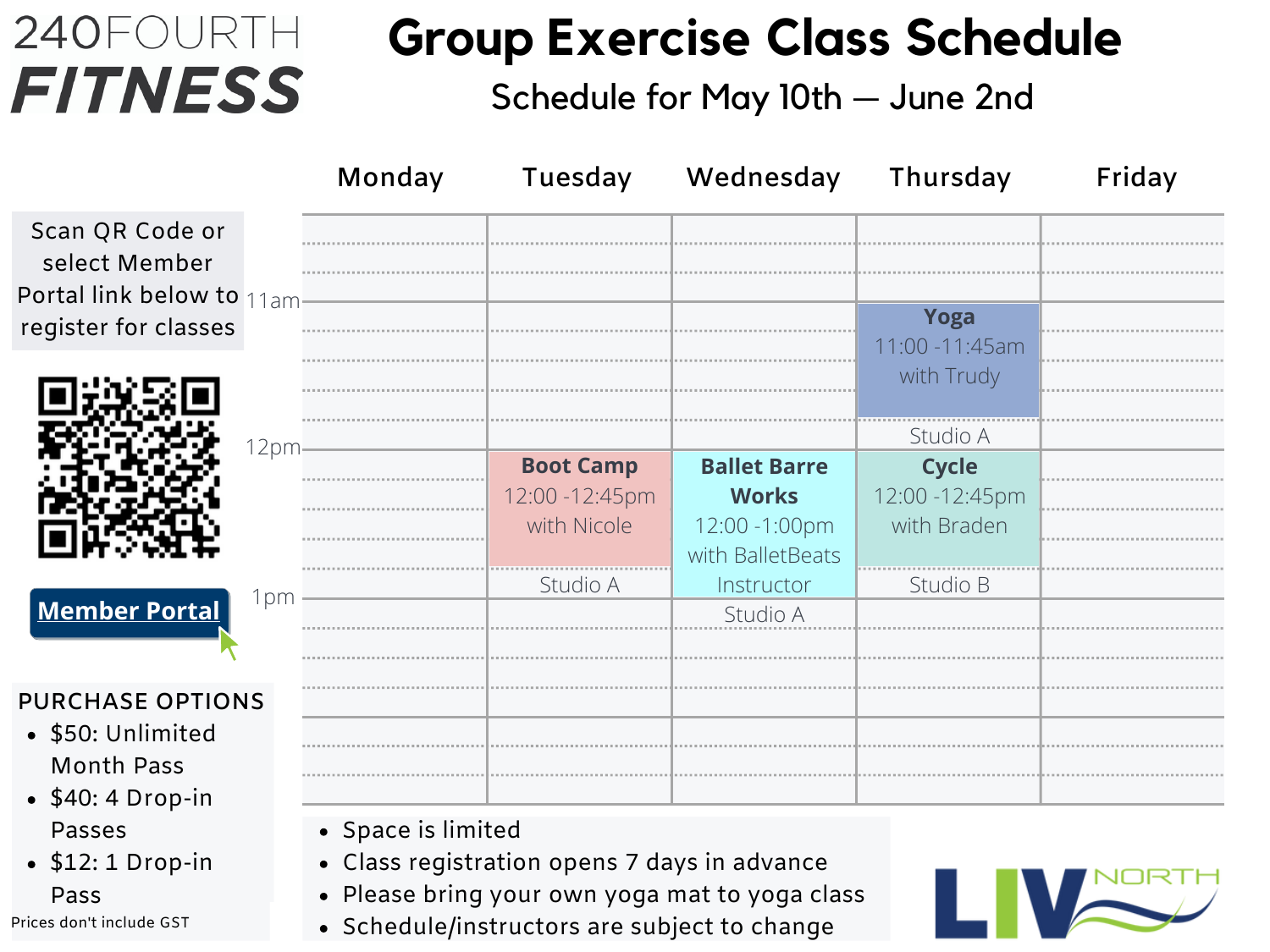## **Class Descriptions**



**Boot Camp:** Total body workout, where cardio, strength and core are all built through calisthenics, resistance training and interval work. All fitness Levels welcome.



**Cycle:** Saddle up on the bike and get ready to burn some calories in this steady intensity cardio workout. Motivating drills to the music will get your legs pumping. If you like the bike then this one's for you! All fitness levels welcome.



**Yoga:** Yoga is a practice that links postures in a way that promotes a flow of energy. A group of postures may be linked together building on top of each other to create a deeper, fuller experience. This practice is energizing and creative so that no 2 practices are alike although the same fundamental poses will be present. Beginner to advanced levels welcome. Participants must bring their own yoga mat.



**Ballet Barre Works:** Ballet Barre Works is the signature class created by Ballet Beats studio here in Calgary and tought by their in house instructors. It is a full body workout done ballet style. They use the barre to support basic ballet exercises choreographed to energizing music. This workout will get you moving, sweating and mastering the art of Ballet. Strengthen and lengthen muscles, build grace, musicality, flexibility and a love of dance. Suitable for all ages and levels, graceful or not!